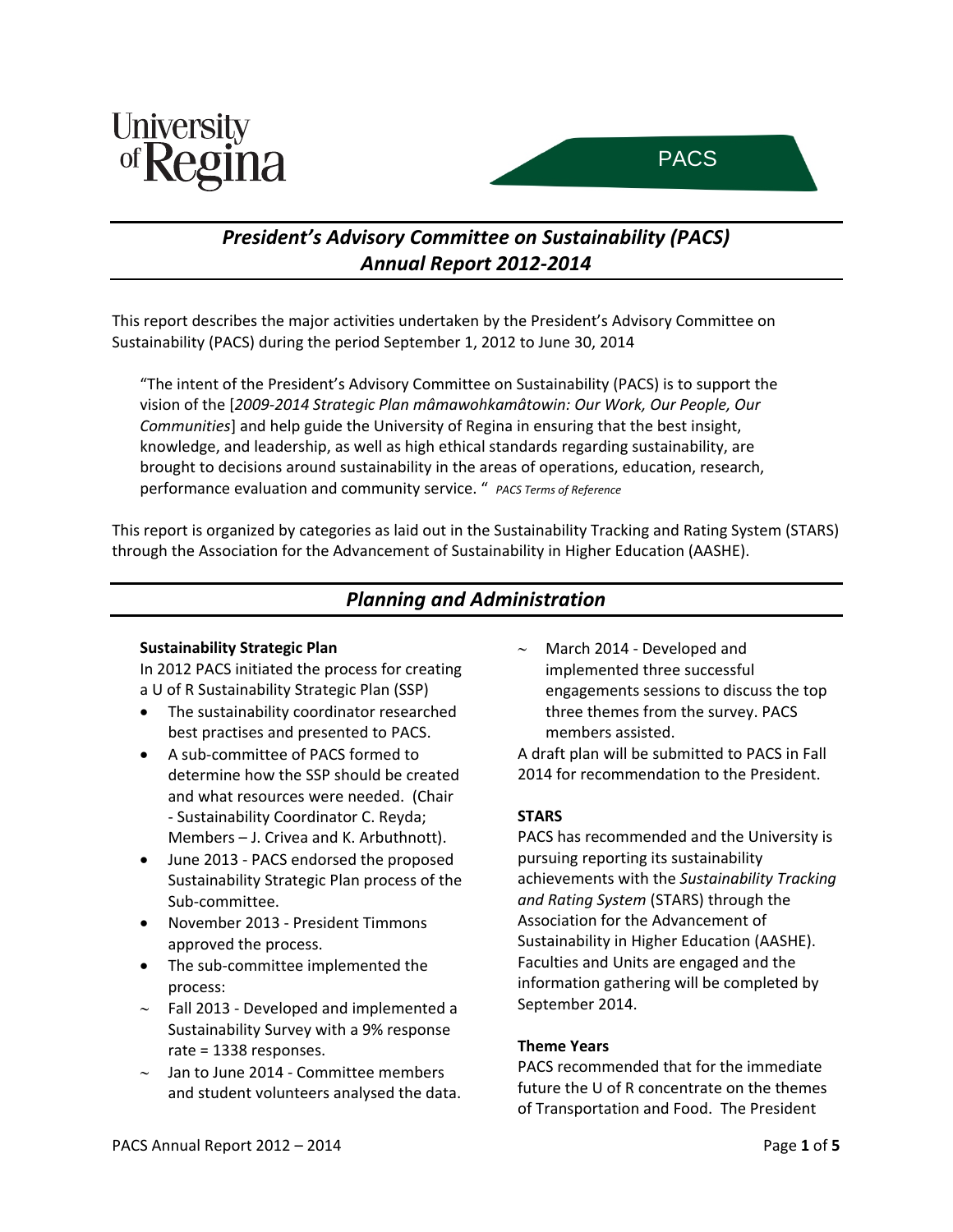confirmed those themes for 2013‐2014. PACS recommended that the theme for 2014‐2015 be Water.

### **Sustainability Policy**

In April 2013, Policy 10.140 "University of Regina Sustainable Campus Policy" was removed from the University as a policy as part of the Policy Renewal Project. PACS has decided not to recommend any new sustainability policies until the Sustainability Strategic Plan is completed.

### *People's Sustainability Treaty on Higher Education.*

PACS investigated and tabled the idea for the U of R to be signatories on the *People's Sustainability Treaty on Higher Education.* 

### **RCE‐SK Recognition Awards**

PACS supported the nomination of the following recipients of the RCE‐SK Recognition Awards. All initiatives were successful in being recognized.

- ∼ Alternative transportation Parking and Transportation Services (2013)
- ∼ SaskAdapt.ca ‐ Prairie Adaptive Research Collaborative (2013)
- ∼ October Sustainability Action and Awareness Month – U of R Partners (2014)
- ∼ Re‐ART Recycled Art Competition and Exhibit – U of R Partners (2014)

### **Strategic Plan 2014‐2017**

Dr Joseph Piwowar, Chair of the Strategic Plan Facilitation Team, met with PACS to update the group on the Strategic Plan 2014‐2017

process and to listen to comments. "PACS made the following suggestions: Build sustainability issues into the Strategic Plan – consider sustainability efforts throughout the development of the Plan using 'a sustainable mindset' to make those connections; incorporate the Sustainability Strategic Plan into the 2014‐19 Strategic Plan; Move from concept to action – the Strategic plan needs to support the Sustainability Plan; key performance indicators (KPI) that are sustainability issues; …" (PACS minutes 26March 2014)

### **Financial**

PACS noted the need to establish a budget line to ensure funding for the Sustainability Coordinator activities, a student intern position, and seed money for worthwhile future projects. PACS provided funds in 2013 to support the Edible Campus project (\$3,000) and the first Sustainability Intern within FM (\$2000).

## **AASHE**

In 2012, PACS financially supported the first year of membership for the U of R in the Association for the Advancement of Sustainability in Higher Education (AASHE). FM has continued that support. All students, staff, faculty have access to all of the substantial resources on their website *aashe.org*.

### **Updated Terms of Reference**

PACS updated its Terms of Reference and have recommended them to the President (Spring 2014).

## *Academics – Curriculum and Research*

**Faculty of Engineering professor** D. Wagner presented on a possible student project with Facilities Management to identify electricity savings on campus. PACS supported the initiative.

**"Composting: A Sustainable Solution for the U of R's Food Waste Disposal"** research project was presented to PACS by Jeeshan Ahmed, a 4th year Environmental Engineering student.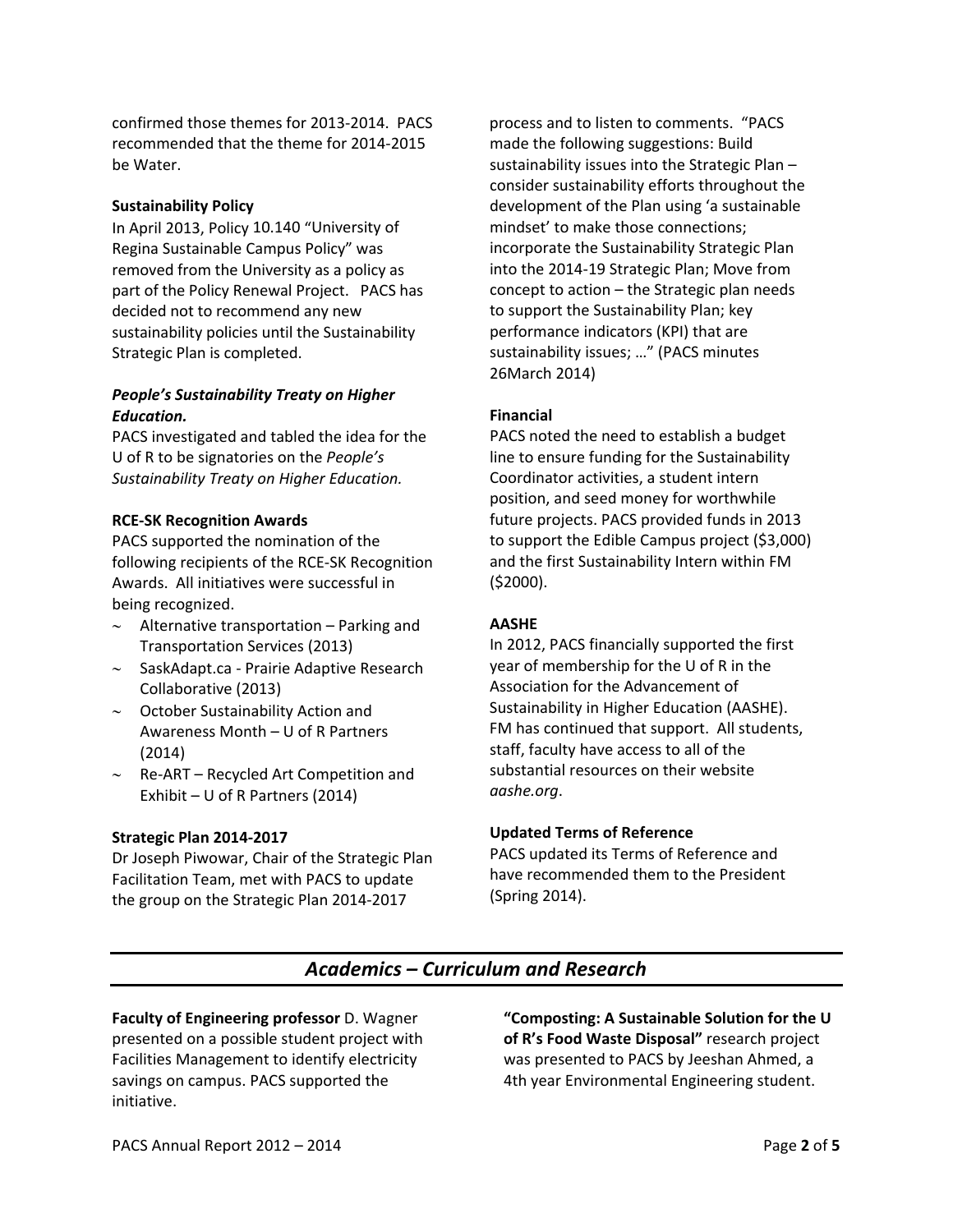#### **Living Labs and Ecomuseums Symposium**

PACS member J. Crivea and Sustainability Coordinator C. Reyda with financial support from FM and in collaboration with RCE‐SK hosted this RCE‐SK Higher Education Event on 8

May 2014 at Government House. There were 40 attendees from all higher‐education partners as well as the Ministry of Education, SaskPower, and museums sector.

# *Engagement – Campus and Public Communities*

### **U of R's Edible Campus**

PACS met with representatives of the Edible Campus. The project engages over 50 campus volunteers and donates over 3500 lbs of produce to Carmichael Outreach per year. They requested support from PACS to encourage faculty/staff to volunteer their time. PACS continued to support the initiative. In 2013 PACS provided \$3000 and FM provided \$4300. For 2014, FM has committed to fund the Garden Coordinator for \$7000. Funding for the project going forward continues to be an unresolved issue for the group.

President of the **UR Sustainability Club** updated PACS members on the objectives of the newly formed student group (Fall 2012). The Club had 20 active members with at least 110 on an email distribution list. Besides working on supporting existing initiatives, they were hoping to work in collaboration with PACS in the creation of a Sustainability Centre. PACS agreed in principle to support and work with UR Sustainability and welcomes input from them.

## **Sustainability Action and Awareness Month (SAAM)**

The University of Regina's first ever Sustainability Action and Awareness Month (SAAM) was held from October  $1<sup>st</sup>$  – November  $1<sup>st</sup>$ , 2013. SAAM was hosted by PACS in collaboration with a wide network of faculties, institutions, departments and student groups around campus inspired to tackle sustainability issues. The month focused on the themes of transportation, food, waste, and general sustainability. Overview:

- ∼ 1900 total SAAM participants
- ∼ over 32 events
- ∼ 85 organizers, contributors, and volunteers representing over 25 U of R groups/units
- ∼ 80 cars took advantage of the carpooling contest
- ∼ 31 RE‐Art‐ists
- ∼ 645 RE‐Art exhibit visitors
- ∼ 661 coffee cups collected and re‐imagined for the Great Coffee Cup Audit Community Art Piece

**External Relations** joined PACS to discuss ways and means to assist with the communication requirements around the Transportation and Food Sustainability themes for 2013‐ 2014.

PACS tabled the proposal "**U of R Sustainability Champions**" until completion of the Sustainability Strategic Plan.

## **Regional Centre of Expertise in Sustainable Development – SK**

U of R is an important partner in RCE‐SK. Several joint RCE‐U of R events were connected through PACS:

- ∼ President Timmons hosted a ULT meeting with Dr Geoff Scott, RCE‐Greater Western Sydney (Oct 2013).
- ∼ *"ESD – An International Perspective"* meeting with Ms. Won J. Byun of RCE Tongyeong (S. Korea) (Oct 2013).
- ∼ "*Greening Professionals for Sustainability"* public event presented with U of R Faculty of Engineering (May 2013)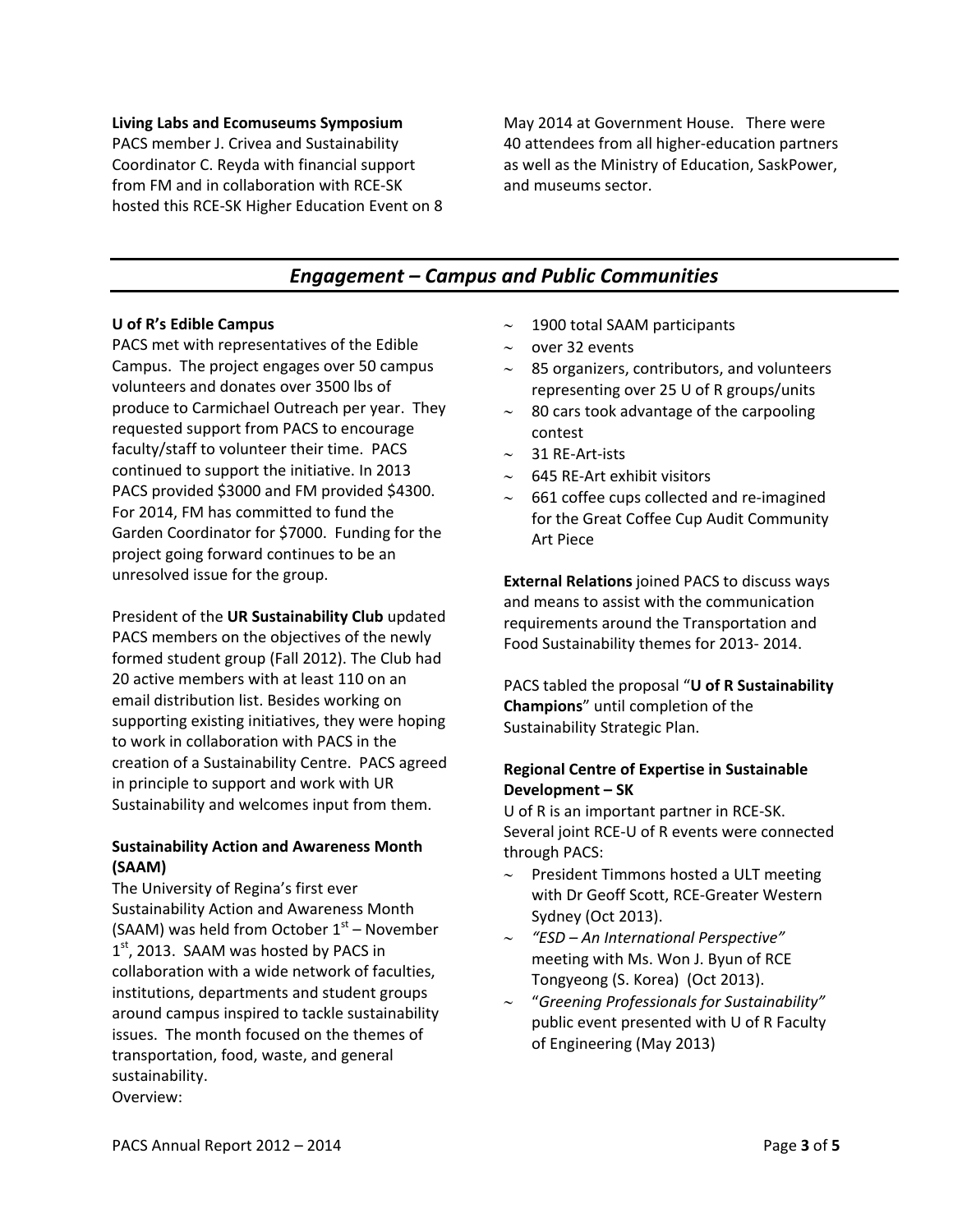#### **Sustainability Initiative Fund**

PACS met with a representative of the proposed "Sustainability Initiative Fund". This fund, financially supported by six U of R units and President Timmons, will fund projects led by or having significant involvement by U of R

students. The President's Advisory Committee on Sustainability supported and endorsed this initiative and is willing to assist where possible. The fund, renamed the Sustainability and Community Engagement Fund, will be accepting its first set of project proposals in Fall 2014.

## *Operations*

### **Car Share Program**

In 2012 PACS heard from both the *Regina Car Share* representative John Klein and the U of R Manager, Parking and Transportation Services Gwen Evans. Throughout the 2012‐2013 school year, Parking and Transportation Services and the Sustainability Co‐ordinator worked to have a car share in place on campus. In September 2013, Enterprise CarShare program began at the U of R. By April of 2014 the program has approximately 20 users. Operational support for the program has been through P&TS and the Sustainability Coordinator.

### **Regina Farmers' Market**

In 2011, PACS supported the possibility of the Regina Farmers' Market (RFM) coming to the U of R. In 2012 and 2013 the Sustainability Coordinator, on behalf of PACS, liaised and worked with RFM, Conference Services, URSU, and Parking to bring the RFM to campus. In 2013‐2014 there were 9 Fall Markets, and 8 Winter Markets. RFM has confirmed that they will be on campus for Fall 2014.

### **Pesticide Use on Campus**

In 2012, Dr. T. Dahms presented to PACS on pesticide usage, focusing on environmental health, human health, liability, and cost. From that initial presentation, a working group with representatives from Health, Safety and Environment, Facilities Management, Wascana Centre Authority and Dr. Dahms have worked to explore options to reduce pesticide use on campus and work toward a Plant Health Care Model. There will be costs associated with implementing such a model. The working

group, with support of student and academic volunteers, will operate and study a small pilot research and teaching project in summer 2014 to understand costs and benefits of a Plant Health Care Model. Project was featured in the LeaderPost.

## **UPASS**

PACS is supportive of the U of R working with URSU and the City of Regina in developing a universal bus pass for students. URSU has led this initiative with the City. Members of PACS and FM are involved. Plans are to have a fall 2014 awareness campaign and a spring 2015 student vote to levy fees.

**Facilities Management** provided an overview of the new residence footprint, location, and energy and water sustainability initiatives. PACS suggested FM also consider composting stations and gardening space for children in the daycare.

An undergraduate student Devon Peters provided a presentation on tips and recommendations for **water conservation on campus**. Some of the recommendations are already being explored by the U of R.

**Facilities Management** demonstrated the Lotus Pro cleaning System to PACS. This chemical‐ free system creates ozoneated water to use in cleaning and is being tested in the RIC and Lab Buildings (May 2014) with very favourable results.

## **Updates**